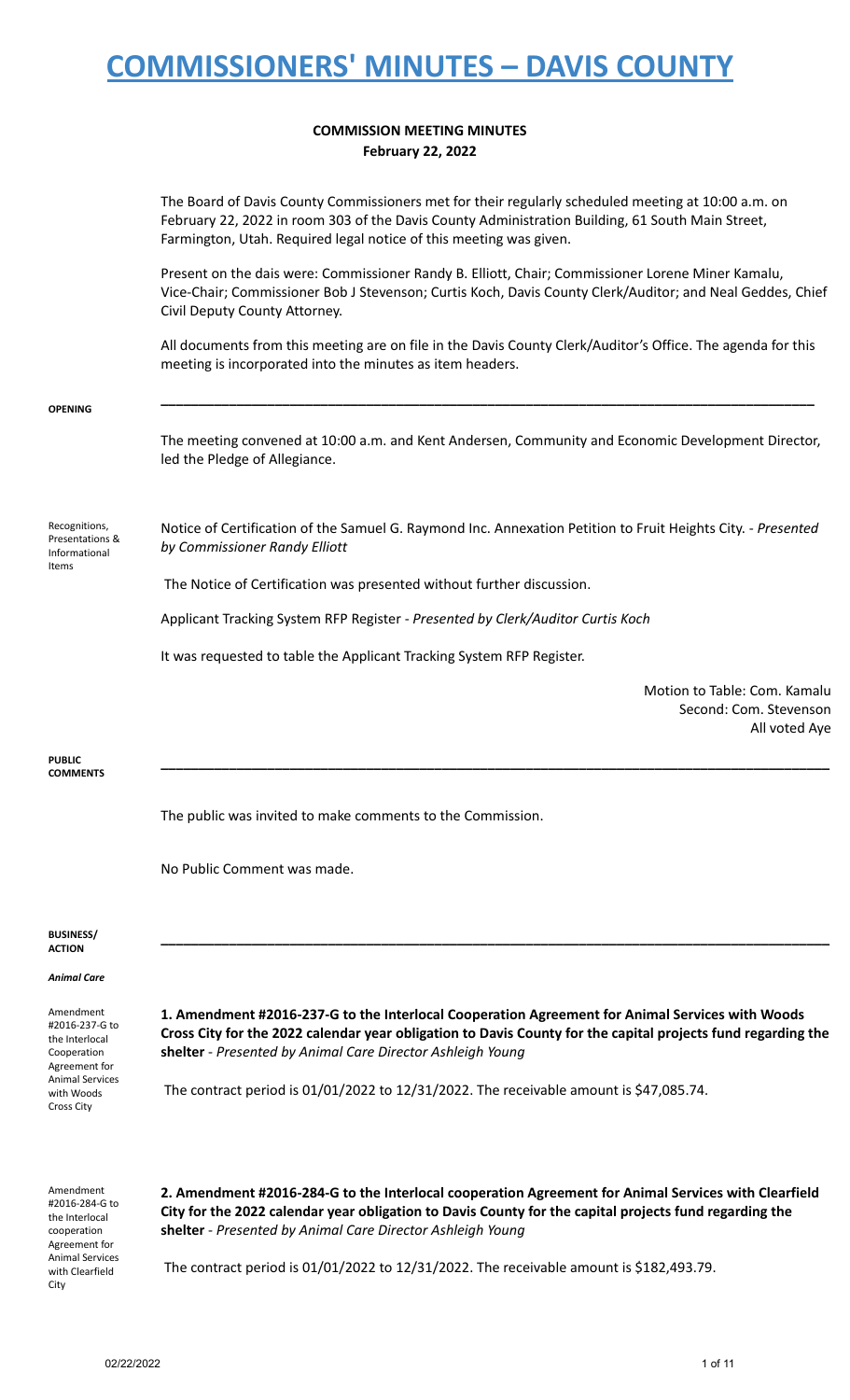Amendment #2016-236-G to the Interlocal Cooperation Agreement for Animal Services with West Point City

**3. Amendment #2016-236-G to the Interlocal Cooperation Agreement for Animal Services with West Point City for the 2022 calendar year obligation to Davis County for the capital projects fund regarding the shelter** - *Presented by Animal Care Director Ashleigh Young*

The contract period is 01/01/2022 to 12/31/2022. The receivable amount is \$52,788.67.

Amendment #2016-255-G to the Interlocal Cooperation Agreement for Animal Services with North Salt Lake City

**4. Amendment #2016-255-G to the Interlocal Cooperation Agreement for Animal Services with North Salt** Lake City for the 2022 calendar year obligation to Davis County for the capital projects fund regarding the **shelter** - *Presented by Animal Care Director Ashleigh Young*

The contract period is 01/01/2022 to 12/31/2022. The receivable amount is \$69,020.09.

Amendment #2016-256-F to the Interlocal Cooperation Agreement for Animal Services with West Bountiful City

**5. Amendment #2016-256-F to the Interlocal Cooperation Agreement for Animal Services with West** Bountiful City for the 2022 calendar year obligation to Davis County for the capital projects fund regarding **the shelter** - *Presented by Animal Care Director Ashleigh Young*

The contract period is 01/01/2022 to 12/31/2022. The receivable amount is \$15,061.59.

Motion to Approve Item 1-5: Com. Stevenson Seconded: Com. Kamalu All voted Aye

### *Commission*

Cancellation of the Davis County Regular Commission Meeting on March 1, 2022

**6. Cancellation of the Davis County Regular Commission Meeting on March 1, 2022.** - *Presented by Commissioner Randy Elliott*

This item was presented with no further discussion.

Motion to Approve: Com. Stevenson Seconded: Com. Kamalu All voted Aye

#### *CED*

Sponsorship Agreement #2022-66 with the Utah Air Show Foundation for the 2022 Utah Air Show

**7. Sponsorship Agreement #2022-66 with the Utah Air Show Foundation for the 2022 Utah Air Show** - *Presented by Community and Economic Development Director Kent Andersen*

The contract period is 02/22/2022 to 06/30/2022. The payable amount is \$25,000. Kent Andersen commented on how exciting it is that the Air Show is coming back after it was canceled. The event will be held Saturday and Sunday, June 25th and 26th, 2022. This event is sponsored by Discover Davis and will be Discover Davis' first significant presence for tourism. He noted that it will be exciting to interact with the hundreds of thousands of people who will attend.

Summary List #2022-67 of contracts (6) with the Legacy Events Center

**8. Summary List #2022-67 of contracts (6) with the Legacy Events Center** - *Presented by Community and Economic Development Director Kent Andersen*

The contract period is 01/05/2022 to 02/12/2022. The receivable amount is \$1,149,83.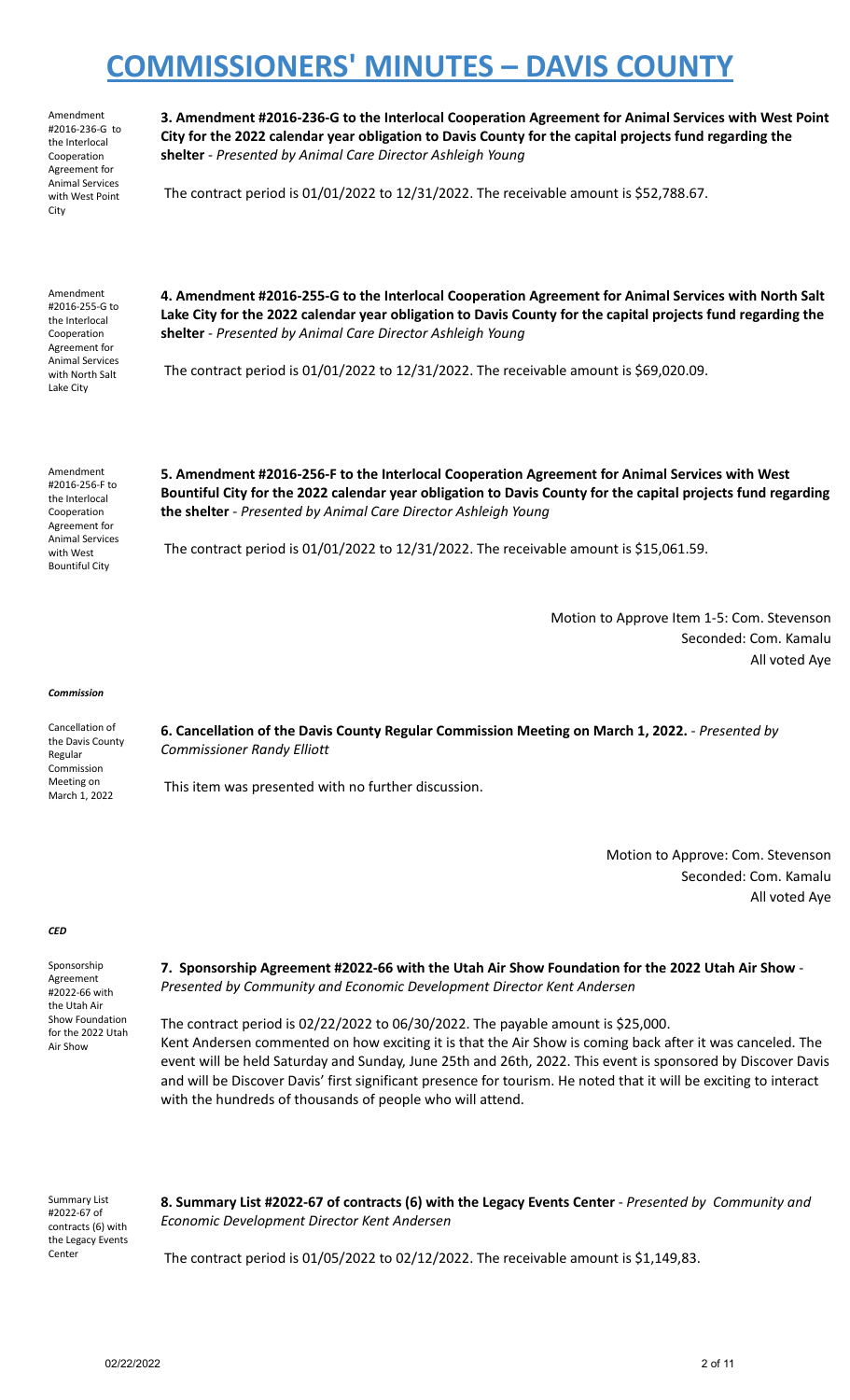Agreement #2022-68 with USA Wrestling Utah for a national wrestling tournament

**9. Agreement #2022-68 with USA Wrestling Utah for a national wrestling tournament** - *Presented by Community and Economic Development Director Kent Andersen*

The contract period is 06/26/2022 to 06/28/2022. The receivable amount is \$3,957.44.

Summary List #2022-69 of contracts (13) with the Legacy Events Center

**10. Summary List #2022-69 of contracts (13) with the Legacy Events Center** - *Presented by Community and Economic Development Director Kent Andersen*

The contract period is 01/04/2022 to 08/07/2022. The receivable amount is \$6,678.89.

Agreement #2022-70 with USA Wrestling Utah for the Western States Wrestling Tournament

Resolution #2022-71 accepting the Hill Air Force Base Compatible Use Plan in good faith and endorsing the implementation strategies as identified in the Compatible Use Plan

*Presented by Community and Economic Development Director Kent Andersen* The contract period is 06/17/2022 to 06/25/2022. The receivable amount is \$7,796.07.

**11. Agreement #2022-70 with USA Wrestling Utah for the Western States Wrestling Tournament** -

**12. Resolution #2022-71 accepting the Hill Air Force Base Compatible Use Plan in good faith and endorsing the implementation strategies as identified in the Compatible Use Plan** - *Presented by Community and Economic Development Director Kent Andersen*

The contract period begins 02/22/2022.

It was noted that this is a follow-up from the 2/17/2022 Work Session Meeting where Patrick Small from the Matrix Design Group presented his 372 page Compatible Use Plan for Hill Air Force Base. Kent advised that he would not belabor the item's details as a good amount of time was spent talking about it at the Work Session Meeting.

Resolution #2022-72 endorsing the formation of the Hill Air Force Base Compatible Use Plan Implementation and Coordination Committee

**13. Resolution #2022-72 endorsing the formation of the Hill Air Force Base Compatible Use Plan Implementation and Coordination Committee** - *Presented by Community and Economic Development Director Kent Andersen*

The contract period begins 02/22/2022.

Commissioner Kamalu asked that Kent Andersen provide the public a synopsis on Davis County's good faith and what this endorsement looks like for the Hill Air Force Base Compatible Use Plan. Kent Andersen began by stating that this process has been going on for the past two and half years. This was initiated by Layton City to look at ways to continue to support the mission of Hill Air Force Base. It was discussed in the Work Session Meeting about the economic impact and what it means not only to our region from a financial standpoint, a 4.5 billion dollar impact in 2020, but also what that means for National Security as F35s from HAFB have been deployed to Germany. Kent explained that it is incredibly important to ensure that we have a sustainable and operating base. Davis County cares about the community that surrounds the base and this plan includes land use perspectives to ensure we can all live in harmony with one another. It was explained that this Compatible Use Plan worked with all of the entities that surround the base, including the Test and Training Range and the Desert Mountain Facility, to look at opportunities to make modifications and general plans. Those include putting in noise contours and holding conversations about putting in specific mechanisms such as noise attenuation. Kent continued by stating that these Resolutions do not bind Davis County in any way to take action, they are just recommendations. He advised that CED is currently going through the Davis County Land Use Ordinance for opportunities to include those. The Implementation and Coordination Committee asked the Community and Economic Developer and his designee to be on that committee in order to continue to work with our neighboring communities in order to move some of these recommendations forward. Commissioner Kamalu thanked Kent Andersen for giving that synopsis.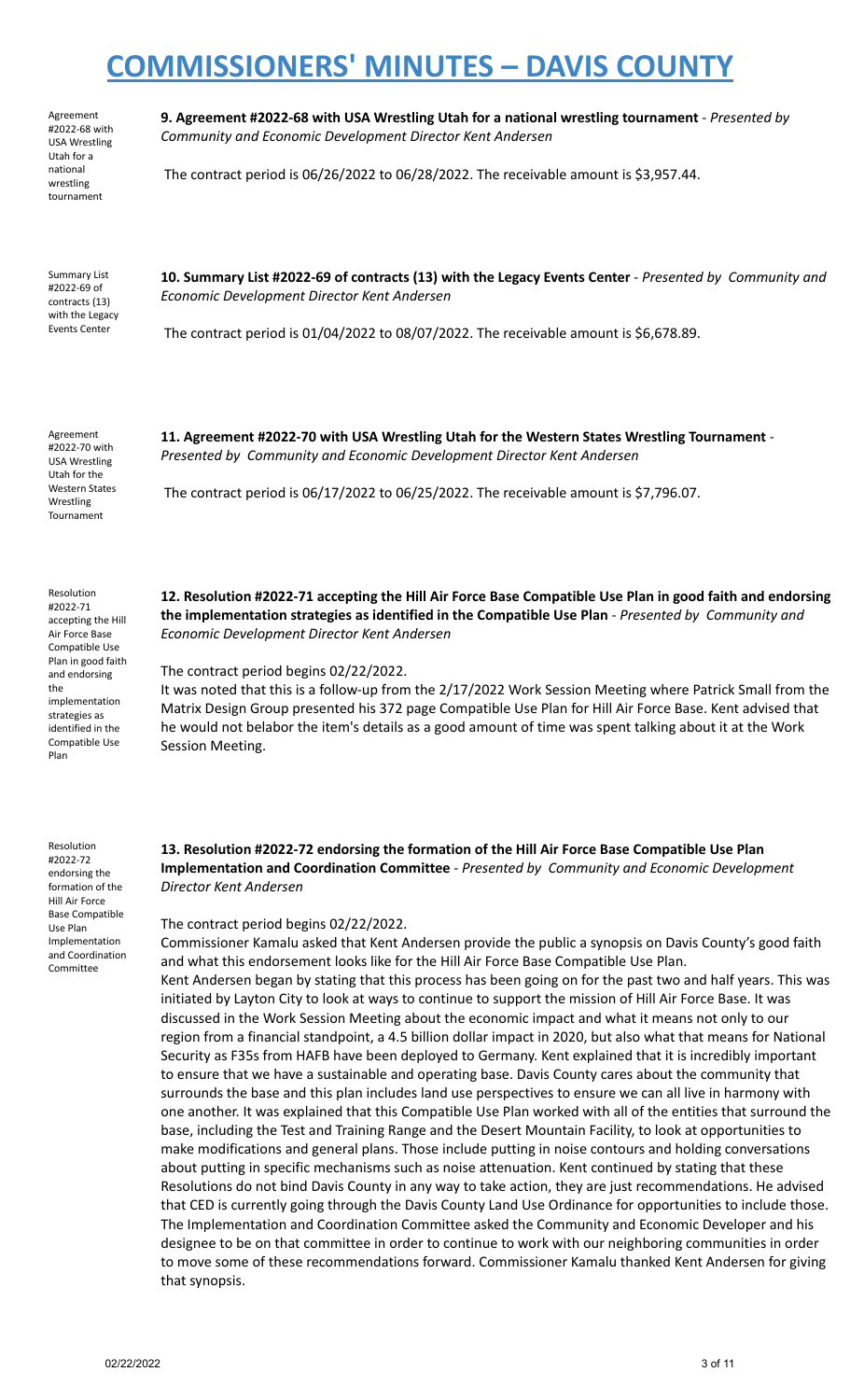Agreement #2022-73 with Utah Sports Car Club of America

14. Agreement #2022-73 with Utah Sports Car Club of America to use the Legacy Event Center parking lot **for timed course driving when not in use** - *Presented by Community and Economic Development Director Kent Andersen*

The contract period is 03/13/2022 to 06/04/2022. The receivable amount is \$5,562.

Agreement #2022-74 with Premier Martial Arts for a martial arts demonstration and graduation

**15. Agreement #2022-74 with Premier Martial Arts for a martial arts demonstration and graduation** - *Presented by Community and Economic Development Director Kent Andersen*

The contract period is 03/28/2022 to 07/06/2022. The receivable amount is \$2,432.20.

Motion to Approve Items 7-15: Com. Stevenson Seconded: Com. Kamalu All voted Aye

### *Facilities*

Agreement #2022-75 with Civil Solutions Group, Inc. for Geotechnical Services for the Legacy Event Center Campus Redevelopment Construction Project

Agreement #2022-76 with Civil Solutions Group, Inc. for Alta Land Survey Services for the Legacy Event Center Campus Redevelopment Construction Project

Agreement #2022-77 with Jardine Malaska Construction Services, LLC for the Agriculture Heritage Center construction project

**16. Agreement #2022-75 with Civil Solutions Group, Inc. for Geotechnical Services for the Legacy Event Center Campus Redevelopment Construction Project** - *Presented by Facilities Director Lane Rose*

The contract period is 02/22/2022 to 07/31/2022. The payable amount is \$14,220.

17. Agreement #2022-76 with Civil Solutions Group, Inc. for Alta Land Survey Services for the Legacy Event **Center Campus Redevelopment Construction Project** - *Presented by Facilities Director Lane Rose*

The contract period is 02/22/2022 to 07/31/2022. The payable amount is \$7,500.

**18. Agreement #2022-77 with Jardine Malaska Construction Services, LLC for the Agriculture Heritage Center construction project** - *Presented by Facilities Director Lane Rose*

The contract period is 03/01/2022 to 12/31/2023. The payable amount is \$4,343,864.71. Commissioner Kamalu asked Lane Rose when the work would be able to start on the Agriculture Heritage Center. Lane Rose advised that he has met with the General Contractor a number of times to refine the project scope and design. He explained that ordering the steel is a big component of the project as there is a nine month lead time. He said that this contract was critical in order to finalize the building and get the structural steel ordered ASAP. The structural steel is not expected to arrive on site until September/October. The hope is to get the outdoor arena done, the asphalt poured, the parking lot completed and the curbs and gutters in before this fall. The building will be started once the steel arrives.

Commissioner Kamalu mentioned how the users of the Heritage Center are hoping for an outdoor facility sooner than later. Lane Rose explained that some of the details are still being ironed out but it was all hinging on the signing of this contract.

Lane Rose expressed his appreciation to the Davis County Civil Attorney Team and advised that he has worked with Attorney Mike Kendall a lot on this contract with the new contract process. He explained that Davis County has an agreement with the American Institute of Architects, who has more recognized contracts and forms. He continued by stating that this worked out nicely on this contract as they looked over it for just two days and signed it.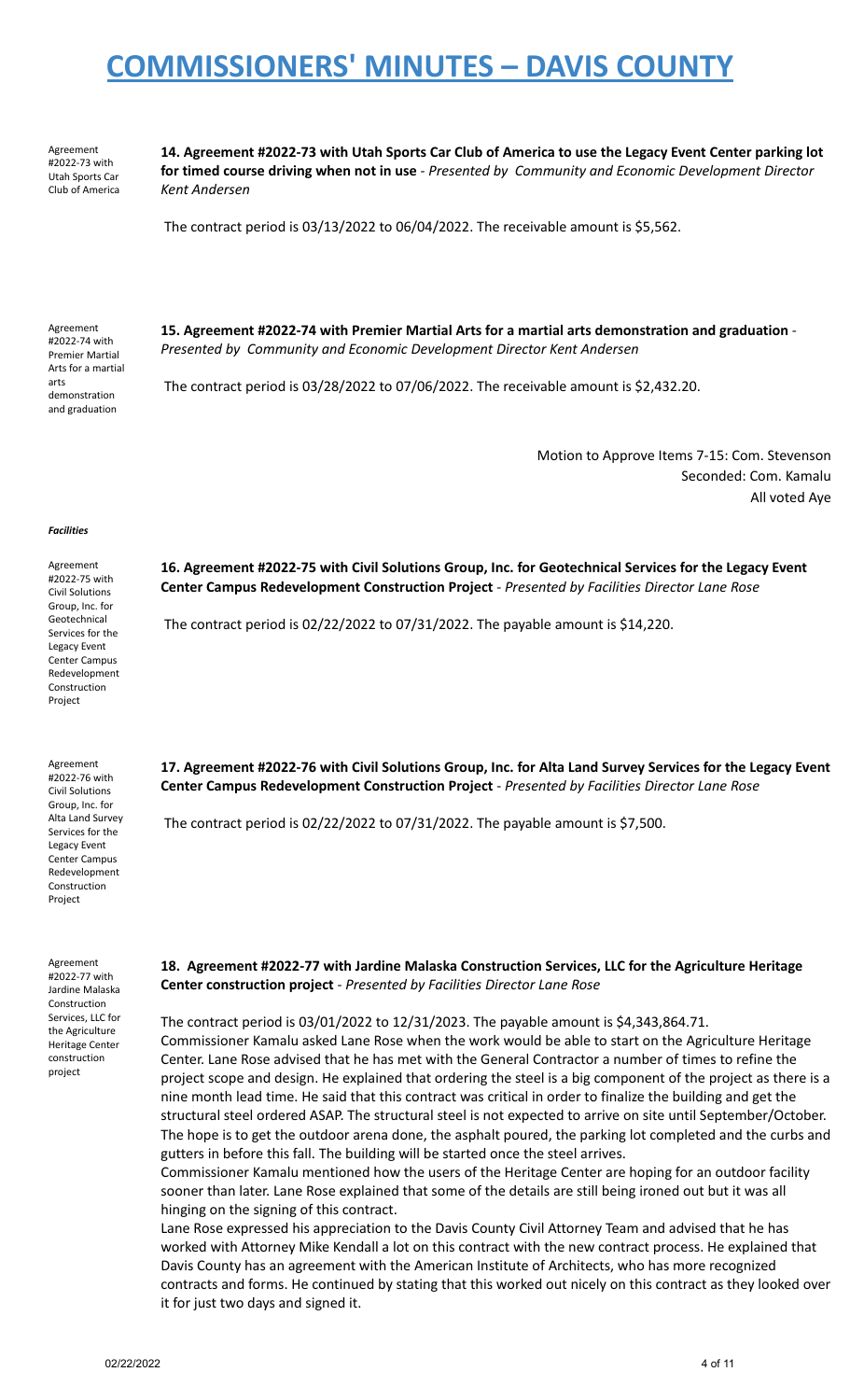Commissioner Kamalu thanked Lane Rose and explained that the Commissioners will sometimes be asked about the details on projects that the citizens of Davis County have been anticipating for a while.

> Motion to Approve Items 16-18: Com. Kamalu Seconded: Com. Stevenson All voted Aye

#### *Golf Course*

Written Notice #2021-150-A of Termination of the profit sharing contract between Davis County and Derek Schmehl

**19. Written Notice of Termination # 2021-150-A of the profit sharing contract between Davis County and Derek Schmehl** - *Presented by Golf Director Dustin Volk*

The contract period begins 02/08/2022.

It was explained that Derek Schmel was hired as Davis Park Golf Course Chief Deputy Zachary Johnson's assistant last March. While approaching the six month probation, it became clear that expectations were not met on both sides; Derek resigned in September. With his resignation, his profit sharing was canceled. Derek thanked Neal Geddes and his group for helping him understand this process and in bringing it before the Commission.

> Motion to Approve: Com. Stevenson Seconded: Com. Kamalu All voted Aye

### *Health*

Memo of Understanding #2022-78 with Voyage Academy

**20. Memo of Understanding #2022-78 with Voyage Academy for a portable high-efficiency particulate air (HEPA) fan/filtration system for improved air circulation utilizing funds received from the CARES Act to assist the School District** - *Presented by Health Director Brian Hatch*

The contract period is 02/22/2022 to 12/31/2022. The payable amount is not to exceed \$7,400. It was explained that the first three items from the Health Department that are being presented are all pass-through funding received through the K – 12 contracts for COVID in order to purchase HEPA filters for the classrooms. The schools in the Davis County School District have been completed and now, Charter Schools are applying.

Commissioner Kamalu wanted the public to understand that because of the pandemic, improvements have been made, including air filtering and the hope is that these air filters will be super helpful in preventing other illnesses as well. Brian agreed and stated the Health Department jumped on the opportunity when they expanded and allowed environmental work to be done with those funds.

Memo of Understanding #2022-79 with Legacy Preparatory Academy

**21. Memo of Understanding #2022-79 with Legacy Preparatory Academy for a portable high-efficiency particulate air (HEPA) fan/filtration system for improved air circulation utilizing funds received from the CARES Act to assist the School District** - *Presented by Health Director Brian Hatch*

The contract period is 02/22/2022 to 12/31/2022. The payable amount is not to exceed \$6,298.25.

Memo of Understanding #2022-80 with Syracuse Arts Academy

**22. Memo of Understanding #2022-80 with Syracuse Arts Academy for a portable high-efficiency particulate air (HEPA) fan/filtration system for improved air circulation utilizing funds received from the CARES Act to assist the School District** - *Presented by Health Director Brian Hatch*

The contract period is 02/22/2022 to 12/31/2022. The payable amount is not to exceed \$213,332.80.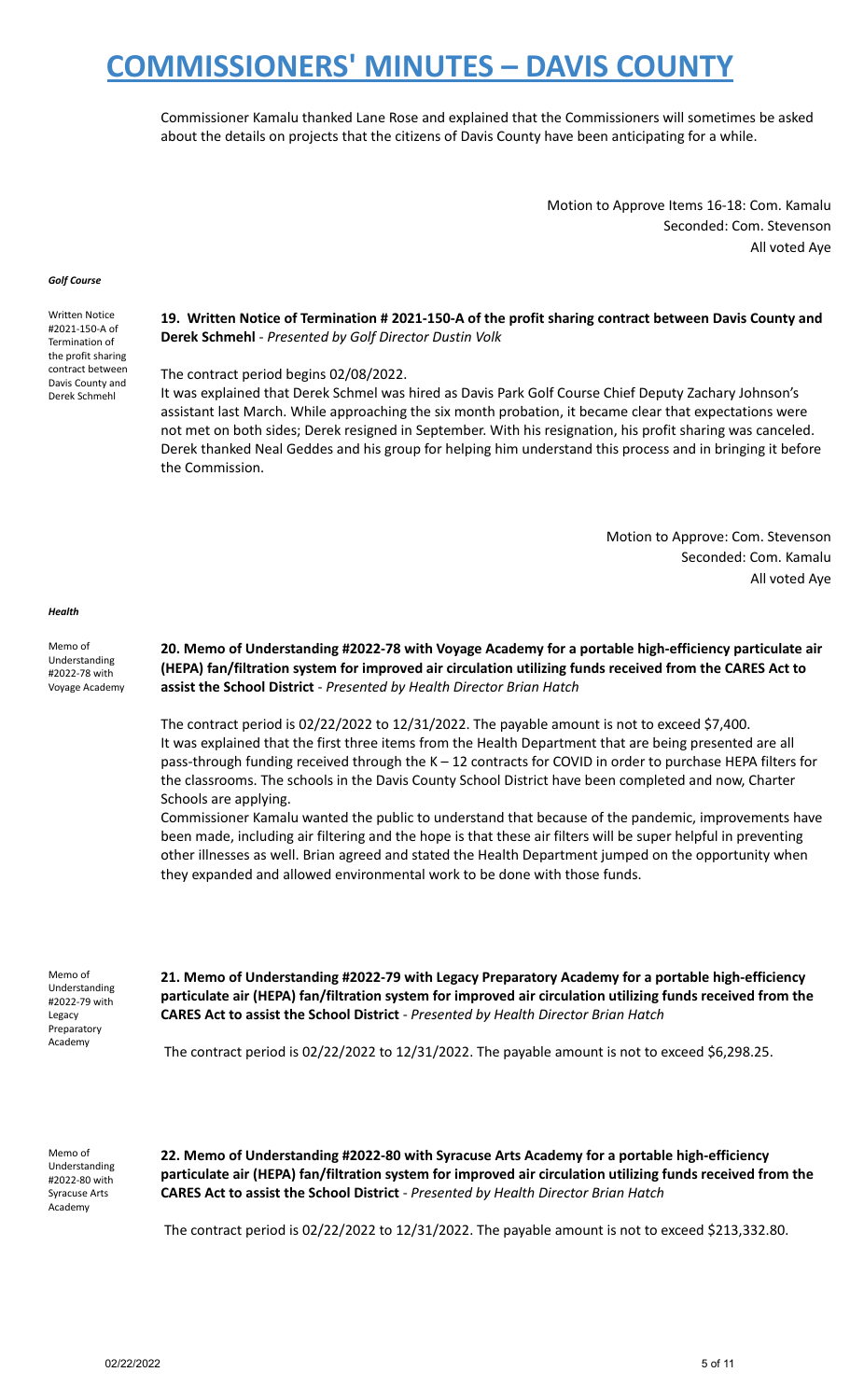| Amendment       |
|-----------------|
| #2019-569-A     |
| to the Vehicle  |
| Repair and      |
| Replacement     |
| Assistance      |
| Program (VRRAP) |
| Contract        |

**23. Amendment #2019-569-A to the Vehicle Repair and Replacement Assistance Program (VRRAP) Contract with the Utah Department of Environmental Quality, Division of Air Quality amending the scope of work and updating the terms and conditions from EPA** - *Presented by Health Director Brian Hatch*

The contract period is 02/01/2022 to 08/01/2024. The receivable amount is \$1,219,911 (no change). It was noted that this amendment is a change of scope, broadening who can participate due to the Volkswagen Settlement.

Agreement #2022-81 with the Davis County Hispanic Prevention Coalition

**24. Agreement #2022-81 with the Davis County Hispanic Prevention Coalition for pass-through funding for a prevention program to address youth use of e-cigs, marijuana, and other drugs in Davis County** - *Presented by Health Director Brian Hatch*

The contract period is  $02/22/2022$  to  $07/15/2022$ . The payable amount is up to \$38,250.

Amendment #2021-550-A to the FY22 Violence and **Injury Prevention** Program Contract with the Utah Department of Health Program (SVIPP)

**25. Amendment #2021-550-A to the FY22 Violence and Injury Prevention Program Contract with the Utah Department of Health increasing the contract amount and adding CORE State Violence and Injury Prevention Program (SVIPP) Grant activities and improving the Health of People with Mobility Limitations and Intellectual Development Disabilities activities** - *Presented by Health Director Brian Hatch*

The receivable amount is an increased amount of \$42,865.51. Commissioner Kamalu commented on items 24 and 25, stating that it is nice that some of these contracts are aimed at helping Davis County's diverse populations.

| Amendment<br>#2018-106-E to<br>the HIV<br>Prevention                                  | 26. Amendment #2019-106-E to the HIV Prevention Contract with the Utah Department of Health<br>increasing the contract amount and replacing Attachment A - Presented by Health Director Brian Hatch |
|---------------------------------------------------------------------------------------|-----------------------------------------------------------------------------------------------------------------------------------------------------------------------------------------------------|
| Contract with the<br>Utah Department<br>of Health                                     | The contract period is $01/01/2022$ to $12/31/2022$ . The receivable amount is an increase of \$7,050.                                                                                              |
| Amendment<br>#2020-44-C to<br>the TB                                                  | 27. Amendment #2020-44-C to the TB Prevention and Control Contract with the Utah Department of<br>Health increasing funding and replacing Attachment A - Presented by Health Director Brian Hatch   |
| Prevention and<br><b>Control Contract</b><br>with the Utah<br>Department of<br>Health | The contract period is $1/1/2022$ to $12/31/2022$ . The receivable amount is an increase of \$2,576.                                                                                                |

Agreement #2022-82 with the Utah Diaper Bank through the Davis County Health Department (WIC) program

**28. Amendment #2019-145-E to the STD Disease Intervention Services Contract with the Utah Department of Health increasing the contract amount and replacing Attachment A in exchange for continued services -** *Presented by Health Director Brian Hatch*

The contract period is 1/1/2022 to 12/31/2022. The receivable amount is an increase of \$44,497.

**29. Agreement #2022-82 with the Utah Diaper Bank through the Davis County Health Department (WIC)** program to assist in providing diapers free of charge for families in crisis to meet their need for diapers -*Presented by Health Director Brian Hatch*

The contract period begins 1/1/2022.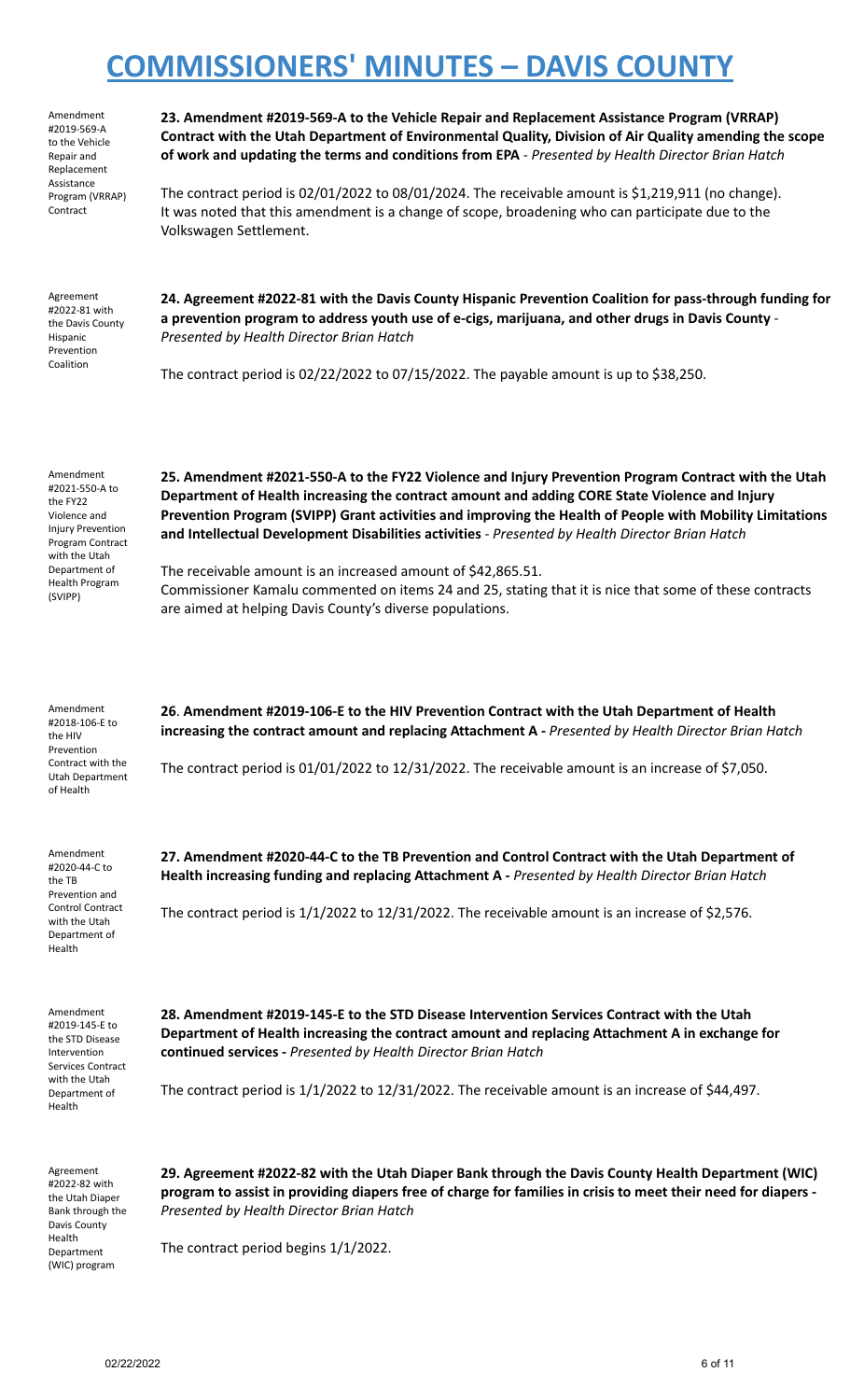Purchase Order #2022-83 with Utah State University for the Adults with Disabilities Resource Center (ADRC) program

Amendment #2021-33-G to the State Fiscal Year 2022 Pass Through Contract with the Utah Department of Human Services, Division of Aging and Adult Services

**30. Purchase Order #2022-83 with Utah State University for the Adults with Disabilities Resource Center (ADRC) program providing funds to support services to older adults and people with disabilities due to COVID-19 -** *Presented by Health Director Brian Hatch*

The contract period is 1/25/2022 to 4/1/2022. The receivable amount is \$5,000.

**31. Amendment #2021-33-G to the State Fiscal Year 2022 Pass Through Contract with the Utah Department of Human Services, Division of Aging and Adult Services increasing funding for the Alzheimer's Disease and Related Dementias (ADRD) program-** *Presented by Health Director Brian Hatch*

The contract period is 2/22/2022 to 6/30/2022. The receivable amount is \$10,000.

Motion to Approve Items 20-31: Com. Stevenson Seconded: Com. Kamalu All voted Aye

#2022-84 revised and updated version of Davis County Policies & Procedures #260 - Performance

Evaluations

*HR*

Agreement #2022-85 with Sun Life Assurance Company

**32. #2022-84 revised and updated version of Davis County Policies & Procedures #260 - Performance Evaluations-** *Presented by Deputy Director John Robinson*

It was explained that the policies and procedures were rewritten for clarity and were updated to be in line with our Munis evaluation program.

**33. Agreement #2022-85 with Sun Life Assurance Company to pay employer Federal Insurance Contributions Act (FICA) match and to engage in W-2 tax reporting service for eligible employees who receive Long-Term Disability (LTD) payments-** *Presented by Director Chris Bone*

The contract begins 1/1/2022.

It was noted that this agreement allows Sun Life to pay the employer portion of FICA taxes on employees approved to receive short term or long term disability payments.

Appointment #2022-86 of Ms. Mikel Birch to the Davis County Career Service Council

**34. Appointment #2022-86 of Ms. Mikel Birch to the Davis County Career Service Council-** *Presented by Director Chris Bone*

The contract period is 2/22/2022 to 2/21/2025.

Chris Bone explained that Mikel Birch currently works as a Director of Human Resources with Salt Lake City School District. Prior to that she held several positions at Salt Lake Community College, including Director of Risk Management, ADA Coordinator, Policy Administrator, and Equal Employment Opportunity (EEO) Civil Rights Investigator. Chris continued by stating that all of these positions are highly relevant to hearings that could potentially come before the Davis County Career Council with issues of employee relations, suspensions, demotions, terminations, as well as findings on EEO Investigations, whether involving discrimination or failure to accommodate. Chris Bone continued by stating that all of those are things that Mikel has dealt with in her career, making her perfectly suited for this role. Chris Bone invited Mikel to discuss her educational background to the Commission.

Commissioner Kamalu took this opportunity to state that she appreciates having the new board appointments come into these Commission Meetings and introduce themselves. She stated she believes this should be done for all new board appointments moving forward.

Mikel Birch introduced herself to the Commission and advised that she is two semesters away from finishing her coursework on her Doctorate in Community College Leadership. This summer, she will get her writing dissertation. Mikel stated she holds two Master's Degrees, one in Human Resource Management and the other in Human Resources Development. Mikel stated she also has a Bachelor's in Business Management as well as a Paralegal Degree. Mikel went on to state that she is a lifelong learner and loves learning. Commissioner Kamalu addressed Mikel stating she has a lot to offer Davis County and mentioned that she is a Human Resources undergrad, she loves HR and commented on how important Human Resources is. Neal Geddes addressed Mikel stating he is so glad she is with Davis County and joked stating he hopes he does not see her often. Mikel said she is excited to serve the County.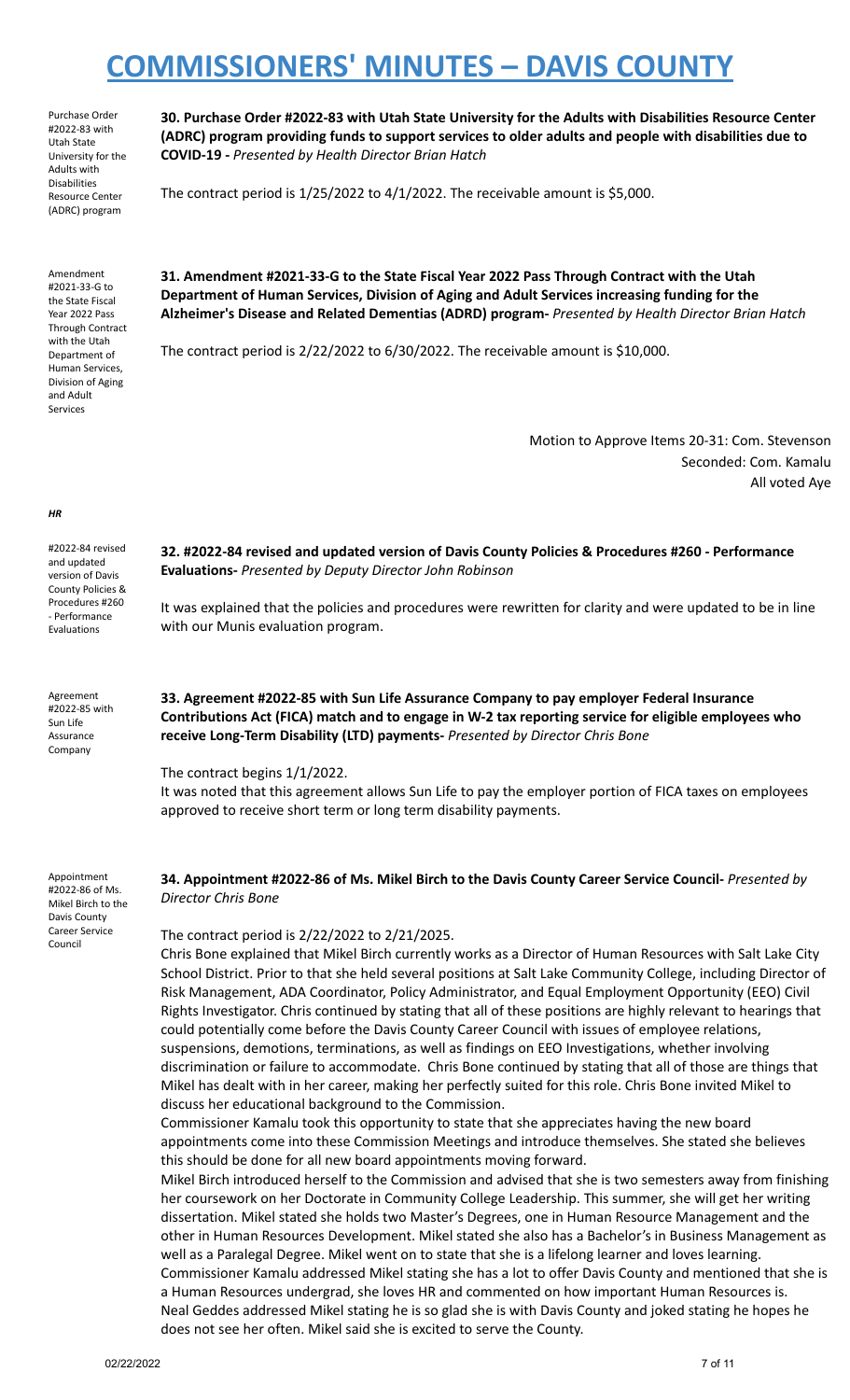Motion to Approve Items 32-34: Com. Stevenson Seconded: Com. Kamalu All voted Aye

### *Library*

| Agreement<br>#2022-87 with<br>Data Axle Inc. for<br>Reference                              | 35. Agreement #2022-87 with Data Axle Inc. for Reference Solution License of Licensed Data Schedule to<br>the Master Product Suite - Presented by Deputy Director Ellen Peterson                                                                |  |
|--------------------------------------------------------------------------------------------|-------------------------------------------------------------------------------------------------------------------------------------------------------------------------------------------------------------------------------------------------|--|
| Solution License<br>of Licensed Data<br>Schedule to the<br><b>Master Product</b><br>Suite. | The contract period is $1/15/2022$ to $1/14/2025$ . The payable amount is \$3,309.<br>It was explained that this is a database that provides white pages information for US and Canadian<br>businesses and individuals, including job searches. |  |
|                                                                                            | Motion to Approve: Com. Kamalu<br>Seconded: Com. Stevenson<br>All voted Aye                                                                                                                                                                     |  |
| Sheriff                                                                                    |                                                                                                                                                                                                                                                 |  |
| Agreement<br>#2022-88 with<br>The Daily Rise                                               | 36. Agreement #2022-88 with The Daily Rise Coffee Company to provide coffee for law enforcement<br>training purposes - Presented by Chief Deputy Susan Poulsen                                                                                  |  |
| Coffee Company                                                                             | The contract period begins 2/22/2022. The receivable is a minimum of \$5.00                                                                                                                                                                     |  |
| Agreement                                                                                  | 37. Training Reimbursement Agreement #2022-89 with Nathan Warren Johnson for Special Functions and                                                                                                                                              |  |
| #2022-89 with<br>Nathan Warren<br>Johnson for                                              | Basic Corrections Training - Presented by Chief Deputy Susan Poulsen                                                                                                                                                                            |  |
| <b>Special Functions</b><br>and Basic<br>Corrections<br>Training                           | The contract period begins on the date of graduation from the Corrections Academy, ending two years from<br>that date. The payable amount is \$13,876.                                                                                          |  |
| Agreement<br>#2022-90 with<br>Michael Jonathan<br>Woods for the                            | 38. Training Reimbursement Agreement #2022-90 with Michael Jonathan Woods for the Basic Corrections<br><b>Academy - Presented by Chief Deputy Susan Poulsen</b>                                                                                 |  |
| <b>Basic Corrections</b><br>Academy                                                        | The contract period begins on the date of graduation from the Corrections Academy, ending two years from<br>that date. The payable amount is \$5,513.60                                                                                         |  |
| Contract<br>#2022-91 with<br>Prism Systems                                                 | 39. Contract #2022-91 with Prism Systems Corporation for Davis County Jail touch-screen maintenance -<br>Presented by Chief Deputy Susan Poulsen                                                                                                |  |
| Corporation for<br>Davis County Jail<br>touch-screen<br>maintenance                        | The contract period is $2/22/2022$ to $12/31/2022$ . The payable amount is \$38,400.                                                                                                                                                            |  |
| Memorandum of                                                                              | 40. Memorandum of Understanding #2022-92 with the United States Department of Agriculture (USDA)                                                                                                                                                |  |
| Understanding<br>#2022-92 with<br>the United States<br>Department of                       | Forest Service for mutual law enforcement interests in the USDA Forest Service areas of Davis County -<br>Presented by Chief Deputy Susan Poulsen                                                                                               |  |
| Agriculture<br>(USDA) Forest<br>Service                                                    | The contract period begins the date of the last signature and ends 3/4/2024.                                                                                                                                                                    |  |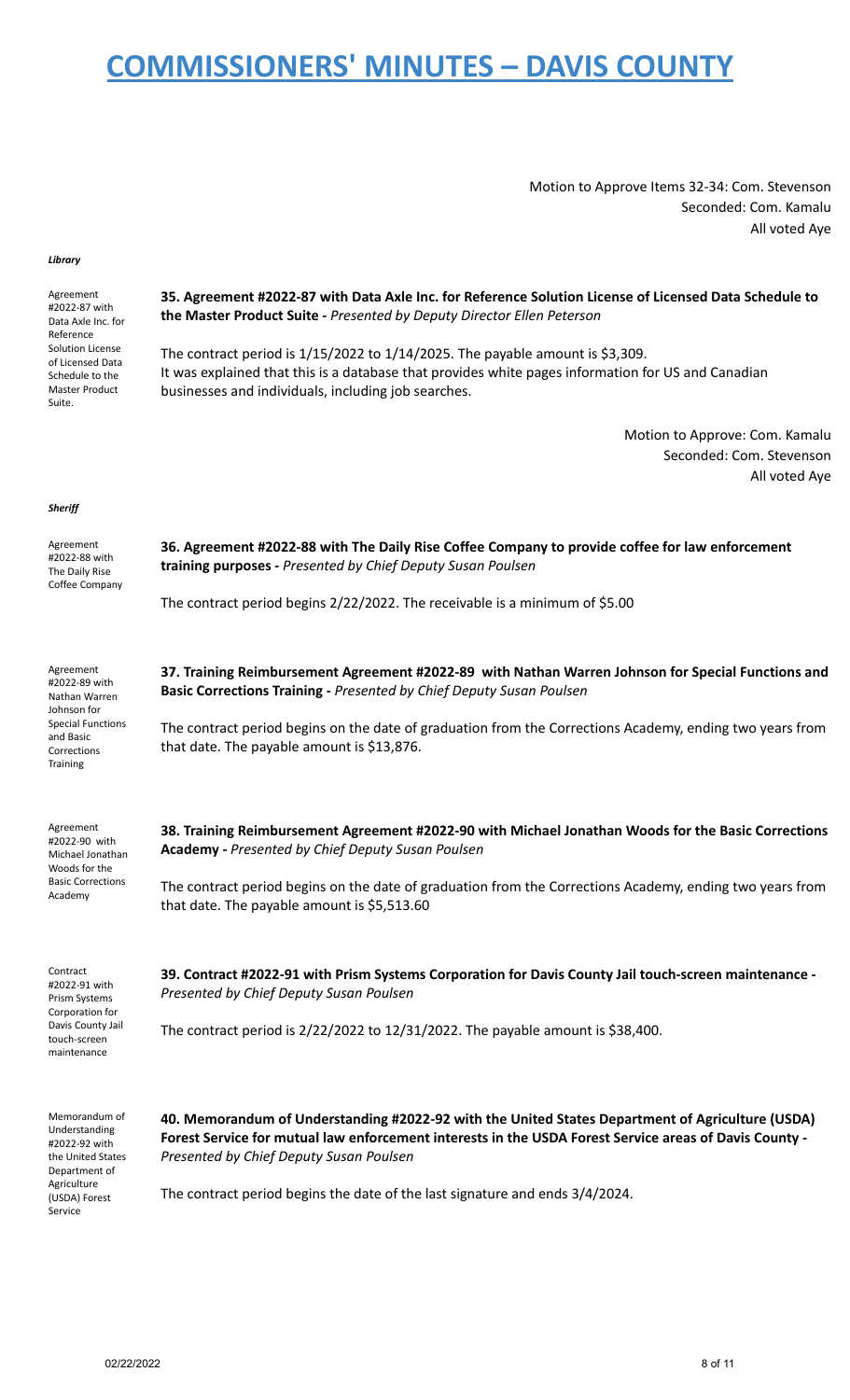| Memorandum of<br>Understanding<br>#2022-93 with<br>the 75th Security<br>Forces Squadron<br>(HAFB)                  | 41. Memorandum of Understanding #2022-93 with the 75th Security Forces Squadron (HAFB) for mutual<br>support in force protection and police incident response - Presented by Chief Deputy Susan Poulsen<br>The contract period begins the day after the last party signs the contract and continues for a three year<br>period.<br>Commissioner Kamalu asked for clarification by asking Chief Deputy Poulsen if this is only for the perimeter<br>of the base and not on the base. Chief Deputy Poulsen clarified by stating that there is an MOU for<br>assistance on the base but this MOU is only for the perimeter.                                                                                                                                              |
|--------------------------------------------------------------------------------------------------------------------|-----------------------------------------------------------------------------------------------------------------------------------------------------------------------------------------------------------------------------------------------------------------------------------------------------------------------------------------------------------------------------------------------------------------------------------------------------------------------------------------------------------------------------------------------------------------------------------------------------------------------------------------------------------------------------------------------------------------------------------------------------------------------|
| Agreement<br>#2022-94 for the<br>Secure<br>Continuous<br>Remote Alcohol<br>Monitoring<br>(SCRAM)<br>program        | 42. Agreement #2022-94 for the Secure Continuous Remote Alcohol Monitoring (SCRAM) program for the<br>Release of Liability, Waiver of Rights, and Participant Agreement-Presented by Chief Deputy Susan Poulsen<br>Receivable in varied amounts based on used tests and monitoring fees.<br>It was noted that the names of the participants on items 42 and 43 are not included due to privacy.<br>Commissioner Kamalu asked if the SCRAM Program allows individuals to not have to stay in jail as long. She<br>also asked if the program included an actual monitor.<br>Chief Deputy Poulsen answered by stating that this program is similar to the ankle monitoring program and<br>there is a monitor the participants wear to help with their alcohol treatment. |
| Agreement<br>#2022-95 for the<br>Secure<br>Continuous<br>Remote Alcohol<br>Monitoring<br>(SCRAM)<br>program        | 43. Agreement #2022-95 for the Secure Continuous Remote Alcohol Monitoring (SCRAM) program for the<br>Release of Liability, Waiver of Rights, and Participant Agreement-Presented by Chief Deputy Susan Poulsen<br>Receivable in a varied amount based on used tests and monitoring fees.                                                                                                                                                                                                                                                                                                                                                                                                                                                                             |
| Contract<br>#2022-96 with<br>Claudia Baldwin<br>for hair cutting<br>and beard<br>trimming services<br>in the jail  | 44. Contract #2022-96 with Claudia Baldwin for hair cutting and beard trimming services in the jail-<br>Presented by Chief Deputy Susan Poulsen<br>The contract period is 2/22/2022 to 02/22/2027. The payable amount is \$10 per haircut and \$4 per beard<br>trim.                                                                                                                                                                                                                                                                                                                                                                                                                                                                                                  |
| Contract<br>#2022-97 with<br>Rhonda<br>McColloch for<br>hair cutting and<br>beard trimming<br>services in the jail | 45. Contract #2022-97 with Rhonda McColloch for hair cutting and beard trimming services in the jail -<br>Presented by Chief Deputy Susan Poulsen<br>The contract period is 2/22/2022 to 02/22/2027. The payable amount is \$10 per haircut and \$4 per beard<br>trim.<br>Commissioner Kamalu asked if the inmates are able to choose when they receive haircuts. Chief Deputy<br>Poulsen explained that the inmates do choose as they are the ones who pay for the service.                                                                                                                                                                                                                                                                                          |
| Contract<br>#2022-98 with<br>FirstTwo Inc.                                                                         | 46. Contract #2022-98 with FirstTwo Inc. for a subagency license for searches, support, training, and<br>agency layers for investigations purposes- Presented by Chief Deputy Susan Poulsen<br>The contract period is $1/1/2022$ to $12/31/2022$ . The payable amount is \$3,600.                                                                                                                                                                                                                                                                                                                                                                                                                                                                                     |
|                                                                                                                    | Motion to Approve Hame 26, 46: Cam, Kamaly                                                                                                                                                                                                                                                                                                                                                                                                                                                                                                                                                                                                                                                                                                                            |

Motion to Approve Items 36-46: Com. Kamalu Seconded: Com. Stevenson All voted Aye

**CONSENT ITEMS \_\_\_\_\_\_\_\_\_\_\_\_\_\_\_\_\_\_\_\_\_\_\_\_\_\_\_\_\_\_\_\_\_\_\_\_\_\_\_\_\_\_\_\_\_\_\_\_\_\_\_\_\_\_\_\_\_\_\_\_\_\_\_\_\_\_\_\_\_\_\_\_\_\_\_\_\_\_\_\_\_\_\_\_\_\_\_\_**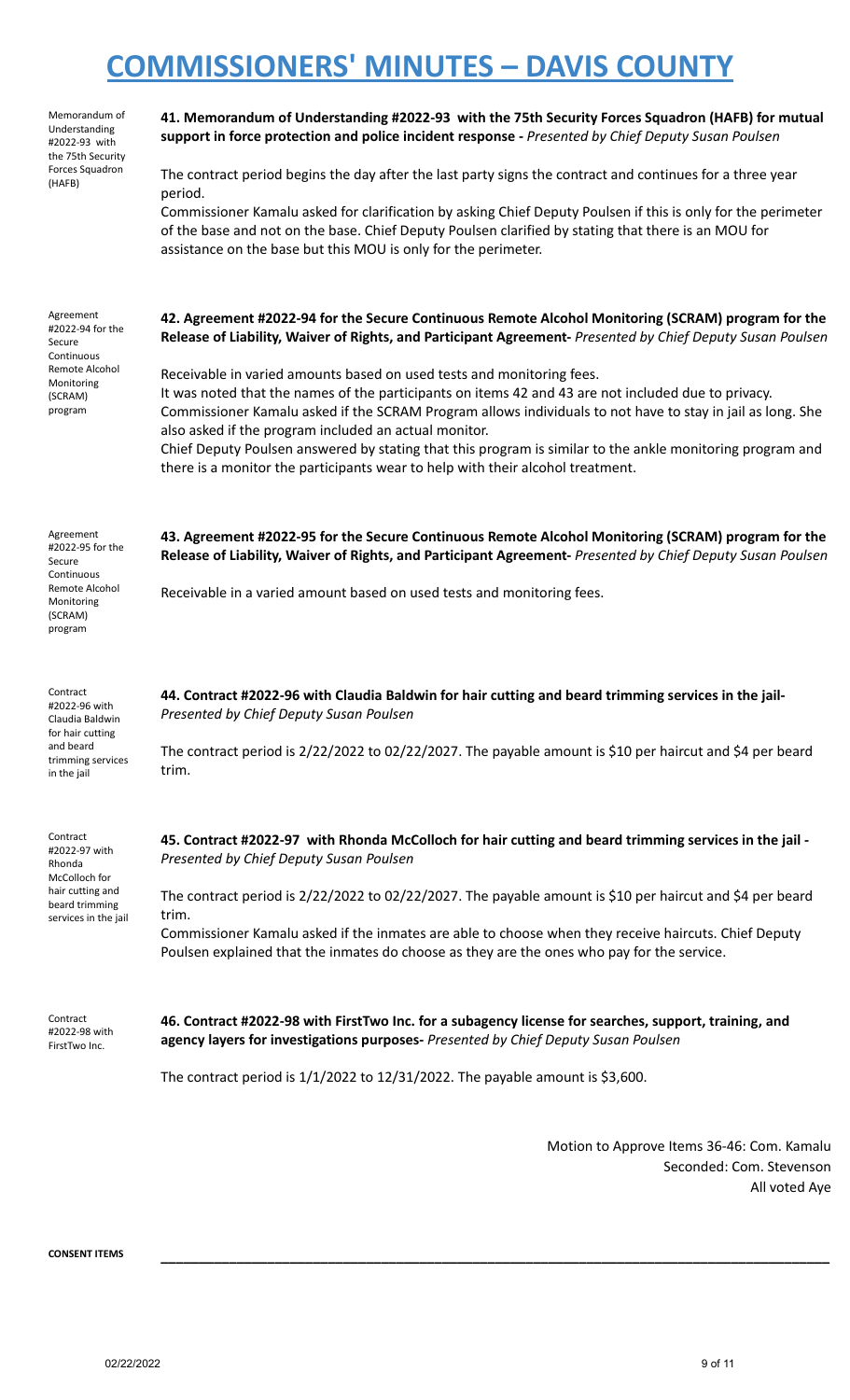Commission Meeting Minutes

### **Meeting Minutes**

Meeting Minutes for January 18, 2022 and January 25, 2022, Special Commission Meeting Minutes for January 20, 2022 and Work Session Meeting Minutes for January 18, 2022 (8:30am), January 18, 2022 (1:00pm), January 20, 2022, January 25, 2022 and February 1, 2022 were presented for approval.

> Motion to Approve: Com. Stevenson Seconded: Com. Kamalu All voted Aye

Commissioner Stevenson moved to recess to the Board of Equalization. Commissioner Kamalu seconded the motion. All voted Aye.

**\_\_\_\_\_\_\_\_\_\_\_\_\_\_\_\_\_\_\_\_\_\_\_\_\_\_\_\_\_\_\_\_\_\_\_\_\_\_\_\_\_\_\_\_\_\_\_\_\_\_\_\_\_\_\_\_\_\_\_\_\_\_\_\_\_\_\_\_\_\_\_\_\_\_\_\_\_\_\_\_\_\_\_\_\_\_\_\_**

**BOARD OF EQUALIZATION**

Property Tax Register

Property Tax Register matters were presented by Curtis Koch, Davis County Clerk/Auditor, as follows:

### **Auditor's Adjustments**

- **Corrections:**
- Two corrections granting residential exemption for 2021
- Thirteen Veteran Exemption Tax Abatements for 2021
- One Exempt Entity Purchase of a property from 2017
- **Assessor Adjustments**
- Two escapements for homes missed on the 2019, 2020 and 2021 property taxes

Motion to Approve: Com. Stevenson Seconded: Com. Kamalu All voted Aye

Commissioner Kamalu moved to reconvene the Commission Meeting. Commissioner Stevenson seconded the motion. All voted Aye.

**\_\_\_\_\_\_\_\_\_\_\_\_\_\_\_\_\_\_\_\_\_\_\_\_\_\_\_\_\_\_\_\_\_\_\_\_\_\_\_\_\_\_\_\_\_\_\_\_\_\_\_\_\_\_\_\_\_\_\_\_\_\_\_\_\_\_\_\_\_\_\_\_\_\_\_\_\_\_\_\_\_\_\_\_\_\_\_\_**

**COMMISSION COMMENTS**

Commissioner Elliott invited other comments from the dais.

**Commissioner Kamalu** advised that she and the other commissioners recently attended the National Association of Counties Conference (NACo) in Washington DC. She explained that there are over 3,000 counties, or similar jurisdictions, throughout the United States and most of those are part of the National Association. She further stated that this is an important affiliation as there is a lot of law that exists at the federal level which impacts local governments. She stated that local governments need to have a voice as well as learn best practices from other counties around the nation who are similar to Davis County. Commissioner Kamalu explained that a lot of this year's NACo Conference had to do with rules surrounding the relief funds from the Federal Government due to the pandemic and using those funds appropriately for the decades to come. Commissioner Kamalu continued by stating that other very important topics were discussed regarding policy which counties are weighing in on at the federal level and that the National Association of Counties does a lot of impressive work.

Commissioner Kamalu stated that she serves on a National Transportation Subcommittee, which she said is fascinating. She went on to state that Washington DC is a very busy and very remarkable place and while there, she noted that the people in Washington DC like to communicate with car horns. She commented that the history and architecture is really cool in Washington DC and mentioned how there are a lot of dogs in the city.